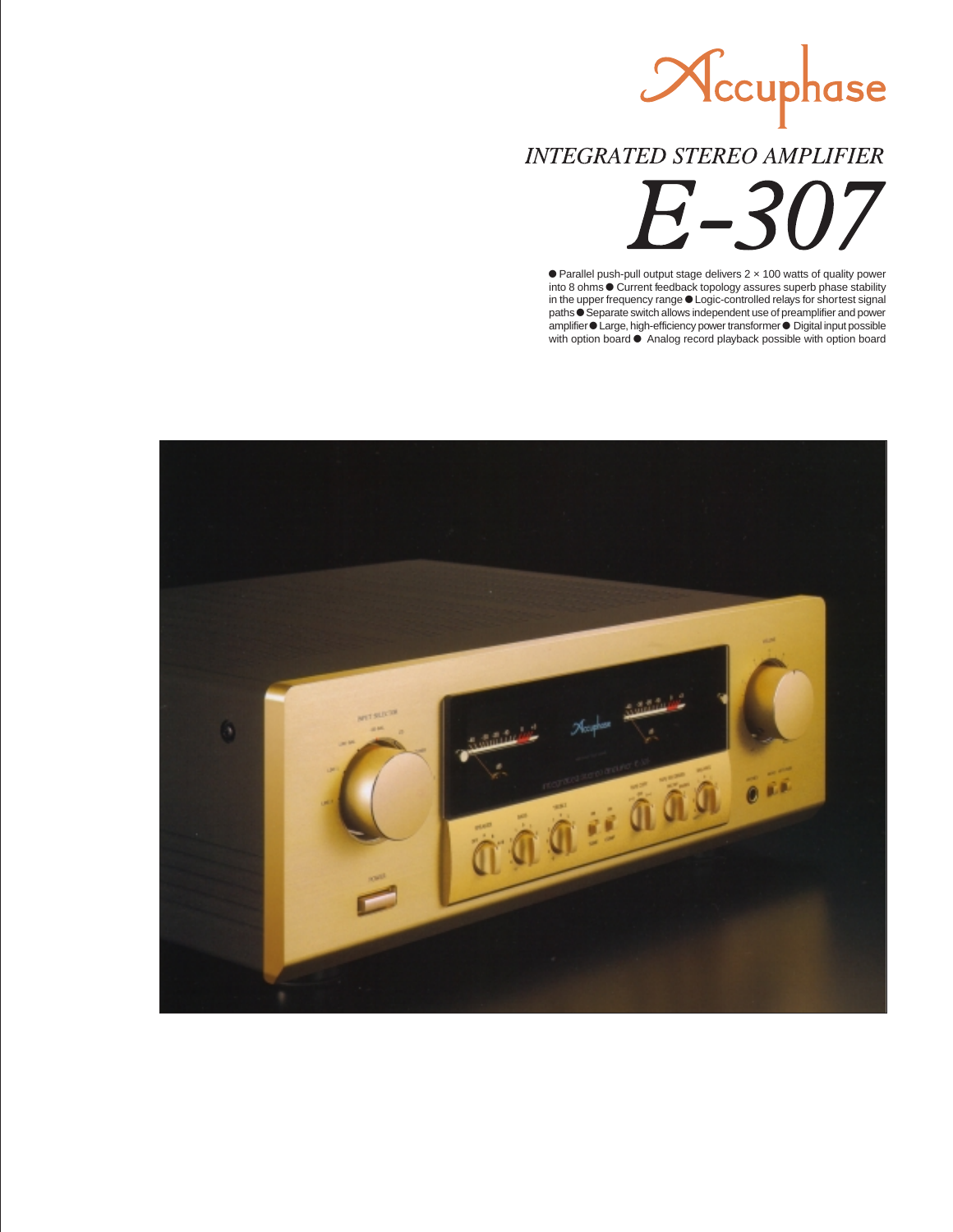

**Witness another revolution in sound. Integrated amplifier realizes digital input via option board with high-precision MDS (Multiple Delta Sigma) D/A converter. Current feedback topology assures superb high-range phase fidelity. Wide-band power transistors in parallel push-pull configuration and large power transformer deliver 140 watts/channel into 4 ohms and 100 watts/ channel into 8 ohms.**

Based on the highly successful Accuphase E-306V which has become a mainstay in the category of integrated amplifiers, the E-307 is a further enhanced and accomplished product for totally faithful music reproduction. It reflects the extensive experience Accuphase has gained in building superb separate-type amplifiers. Every single aspect has been honed to deliver optimum performance. An integrated amplifier provides various advantages such as convenient operation and modest space requirements. However, because its overall gain is very high, even the slightest interference or crosstalk at the input can have a considerable effect on the signal provided at the output. To preclude this possibility, the E-307 is built with totally separate preamplifier and power amplifier sections. Both electrically and structurally, these two parts operate completely autonomously. Each has its own power supply and dedicated regulator circuitry. A dedicated set of inputs and outputs even allows using the preamplifier and power amplifier as if they were stand-alone components.

Accuphase's highly acclaimed current feedback topology is used in both the preamplifier and power amplifier. This innovative principle eliminates phase shifts in the upper frequency range and assures stable operation and uniform frequency response which does not change with gain. Phase compensation can be kept at a minimum, and high amounts of negative feedback with their associated disadvantages are no longer required, resulting in excellent transient response, with superb sonic transparency and detail.

A total of six input positions are provided, including two balanced inputs for professional-quality noisefree signal transmission. The tape enthusiast will welcome connectors for two tape recorders, with easy dubbing in both directions. Tone controls, loudness compensation, and other convenient features come in handy. Flexibility is further enhanced by the option to install a Digital Input Board with a high-precision MDS (Multiple Delta Sigma) D/A converter that directly accepts the digital signal from a CD player or similar, for uncompromiing reproduction quality. An analog disc input board is also available, allowing high-grade reproduction of analog records.



#### **Parallel push-pull output stage delivers quality power: 140 watts/channel into 4 ohms, 100 watts/ channel into 8 ohms**

Figure 1 shows a circuit diagram of the power amplification stage. The power transistors are multiemitter types designed for audio applications. They have been selected for optimum frequency response, forward-current transfer ratio linearity, and switching performance characteristics. Arranged to achieve low impedance, the devices are connected

in parallel and mounted directly on a large heat sink for efficient dissipation of thermal energy. This allows the E-307 to deliver ample power



output, amounting to 140 watts into 4 ohms, 120 watts into 6 ohms, or 100 watts into 8 ohms per channel.

### **Current feedback circuit topology in power amplifier and preamplifier sections prevents phase shifts**

In the E-307, the signal current rather than the more conventionally used voltage is used for feedback. Figure 2 shows the operating principle of this circuit. At the sensing point of the feedback loop, the impedance is kept low and current detection is performed. An impedance-converting amplifier then converts the current into a voltage to be used as the feedback signal. Since the impedance at the current feedback point (current adder in Figure 2) is very low, there is almost no phase shift. Phase



compensation can be kept to a minimum, resulting in excellent transient response and superb sonic transparency. Figure 3 shows



frequency response for different gain settings of the current feedback amplifier. The graphs demonstrate that response remains uniform over a wide range.

#### **Discrete-type line amplifier for superior sonic purity**

To assure optimum performance, the line amplifier is built entirely from discrete parts. A pure complementary push-pull circuit is used, and current feedback topology enhances circuit operation. This reduces the need for phase compensation, resulting in effortless, utterly natural and transparent sound.



#### **Highly reliable logic-controlled relays**

Program source switching is performed by logiccontrolled relays which are arranged to permit the shortest possible signal paths. The hermetically sealed relays are high-quality types developed specifically for demanding communication applications. The contacts are twin crossbar types plated with gold for minimum contact resistance and outstanding long-term reliability.



### **Tone controls use summing active filters for pure sound**

The tone control circuitry in the E-307 was specially designed with summing active filters such as found in high-quality graphic equalizers. Figure 4 illustrates the operation principle of this circuit. The flat signal is passed straight through, and only when an adjustment is required, the characteristics are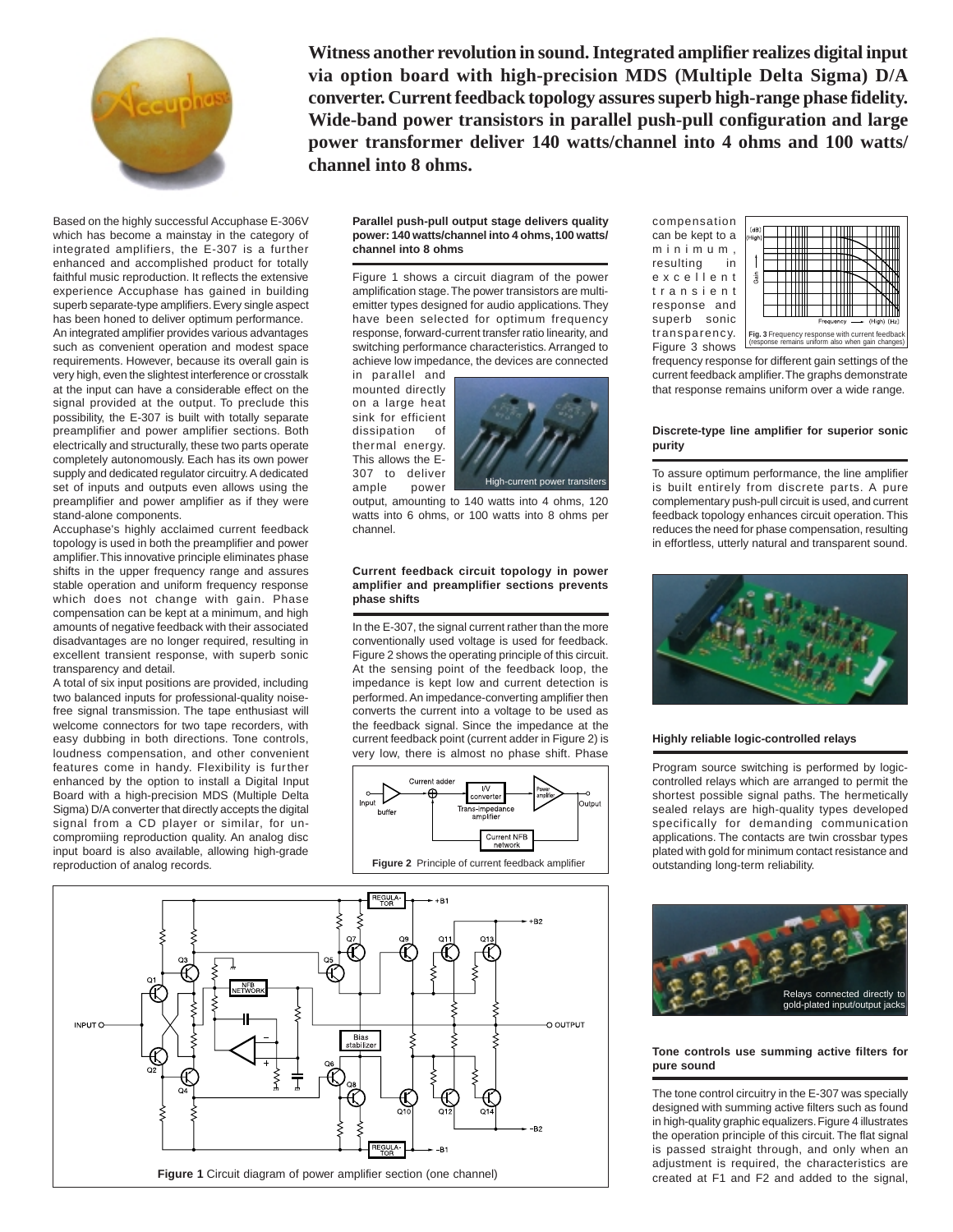thereby producing the desired change. This design provides efficient control without diluting signal purity.



#### **Two sets of speaker terminals**

The large speaker terminals are made of extruded high-purity brass material which accept also heavygauge speaker cable. Two sets of outputs with a speaker selector are provided, and bi-wiring (supplying the same signal via dual leads to

speakers with separate high-frequency and lowfrequency inputs) is also possible.



### **Robust power supply with large power transformer and high filtering capacity**

The power supply plays a vital role as the source of energy for the power amplifier section. The E-307 uses a large 500 VA power



transformer and two massive electrolytic capacitors rated for 22,000 uF each. This assures ample reserves also for the reproduction of demanding bass passages. The preamplifier section



which handles low-level signals has its own dedicated power supply circuitry to preclude any possibility of interference via the power supply line.

#### **Large, direct-reading peak power meters**

The large analog power meters have a peak hold function which lets you easily monitor the output level of the rapidly fluctuating music signal. Thanks to logarithmic compression, the meters cover a wide dynamic range.

 Power amplifier assembly with parallel push-pull output devices mounted to large heat sink and current feedback amplifier circuitry



 Supplied remote commander RC-20 allows volume adjustment and input source switching